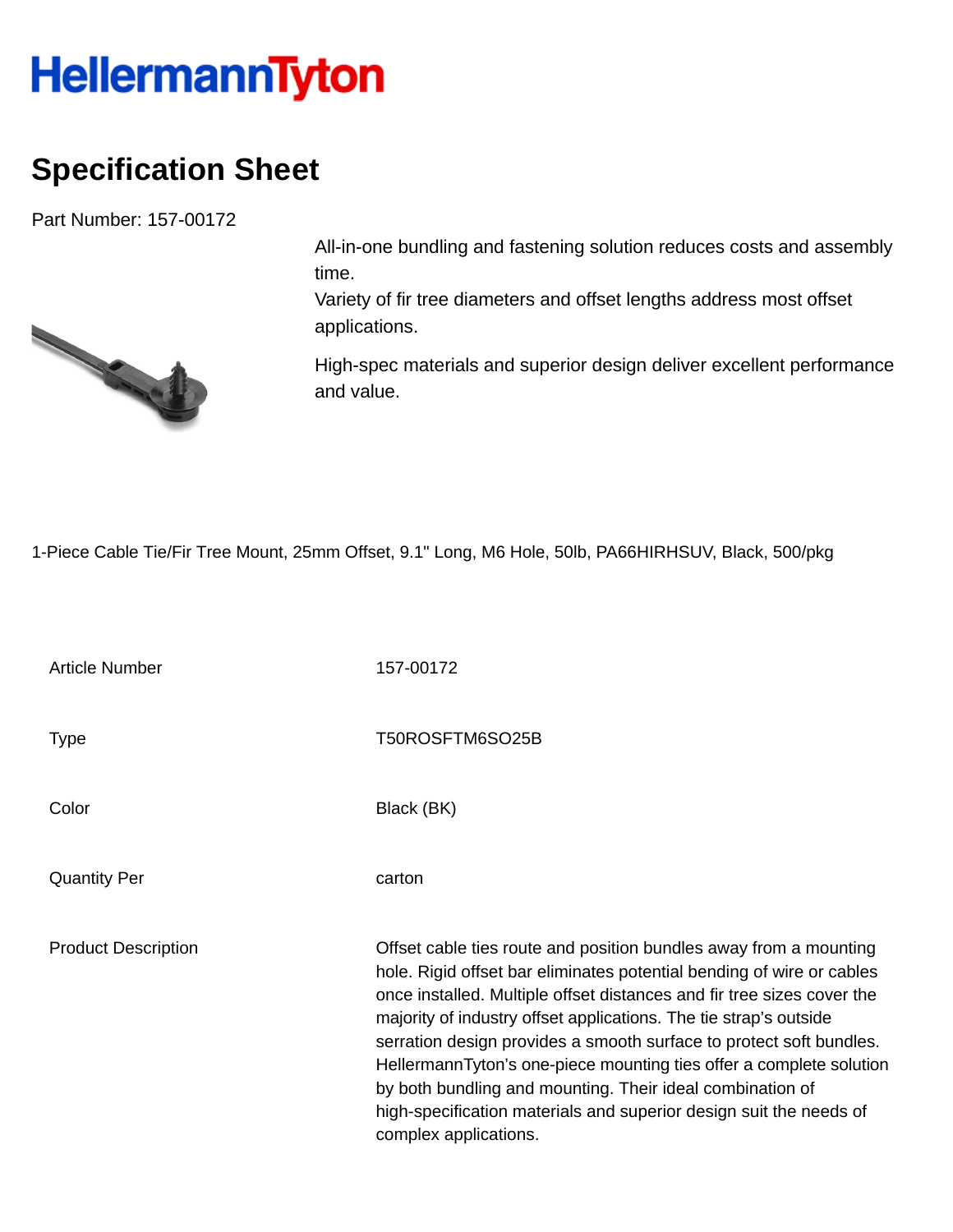| <b>Short Description</b>              | 1-Piece Cable Tie/Fir Tree Mount, 25mm Offset, 9.1" Long, M6 Hole,<br>50lb, PA66HIRHSUV, Black, 500/pkg |
|---------------------------------------|---------------------------------------------------------------------------------------------------------|
| <b>Global Part Name</b>               | T50ROSFTM6SO25B-PA66HIRHSUV-BK                                                                          |
|                                       |                                                                                                         |
| Minimum Tensile Strength (Imperial)   | 50.0                                                                                                    |
| Minimum Tensile Strength (Metric)     | 222.4                                                                                                   |
| Length L (Imperial)                   | 9.1                                                                                                     |
| Length L (Metric)                     | 230.0                                                                                                   |
| Offset Length (Imperial)              | 0.98                                                                                                    |
| <b>Offset Length (Metric)</b>         | 25.0                                                                                                    |
| <b>Fixation Method</b>                | Fir tree for round holes                                                                                |
| <b>Identification Plate Position</b>  | none                                                                                                    |
| Releasable Closure                    | No                                                                                                      |
| Width W (Imperial)                    | 0.75                                                                                                    |
| Width W (Metric)                      | 4.6                                                                                                     |
| <b>Bundle Diameter Min (Imperial)</b> | 0.08                                                                                                    |
| <b>Bundle Diameter Min (Metric)</b>   | 2.0                                                                                                     |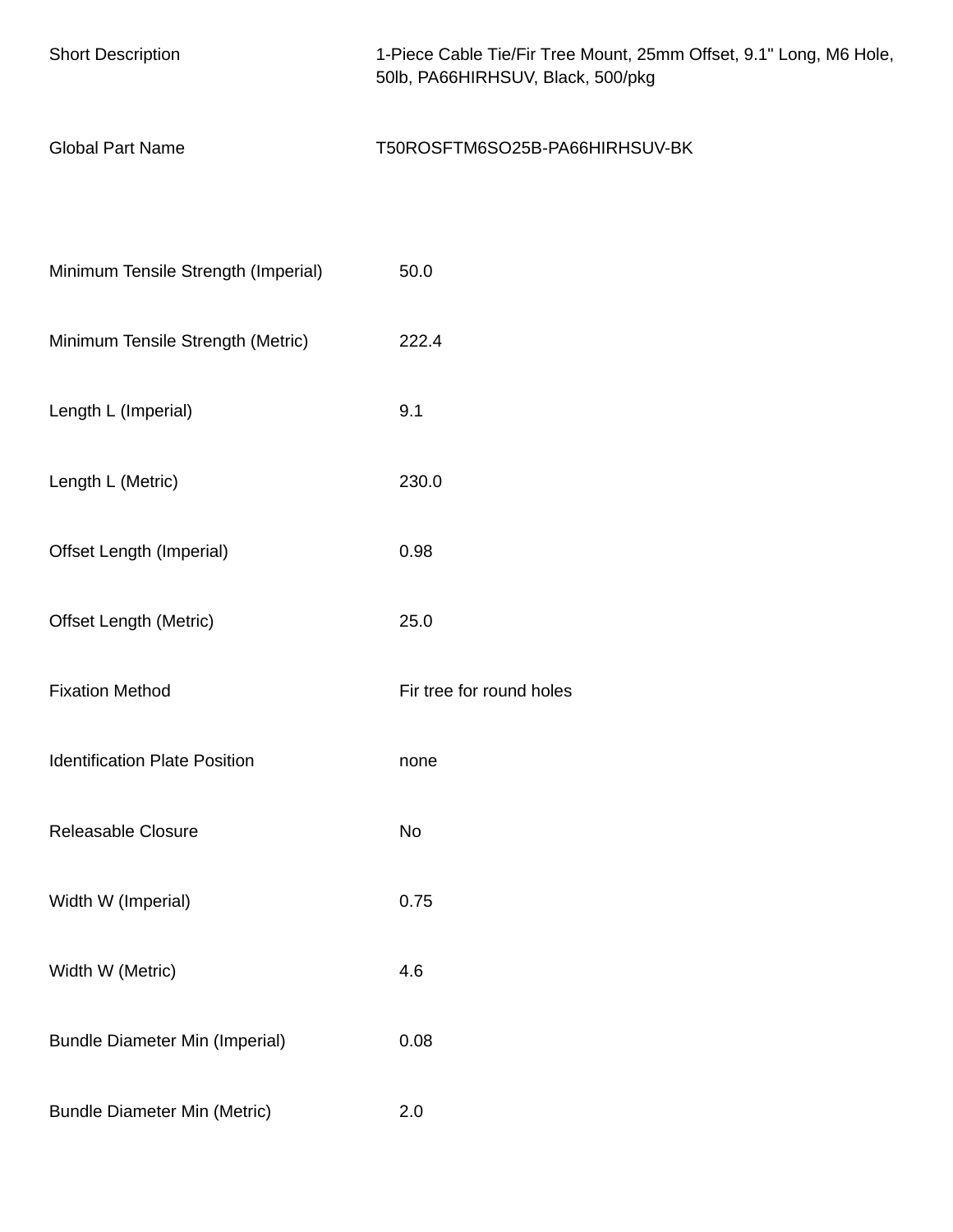| <b>Bundle Diameter Max (Imperial)</b>   | 1.97           |
|-----------------------------------------|----------------|
| <b>Bundle Diameter Max (Metric)</b>     | 50.0           |
| Height H (Imperial)                     | 0.86           |
| Height H (Metric)                       | 21.8           |
| Panel Thickness Min (Imperial)          | 0.02           |
| Panel Thickness Max (Imperial)          | 0.22           |
| Panel Thickness Min (Metric)            | 0.6            |
| Panel Thickness Max (Metric)            | 5.50           |
| Mounting Hole Diameter D (Imperial)     | 0.24           |
| Mounting Hole Diameter D (Metric)       | M <sub>6</sub> |
| Mounting Hole Diameter D Min (Imperial) | 0.24           |
| Mounting Hole Diameter D Max (Imperial) | 0.24           |
| Mounting Hole Diameter D Max (Metric)   | 6.0            |
| Disc Diameter (Metric)                  | 19.0           |
| Disc Diameter (Imperial)                | 0.75           |